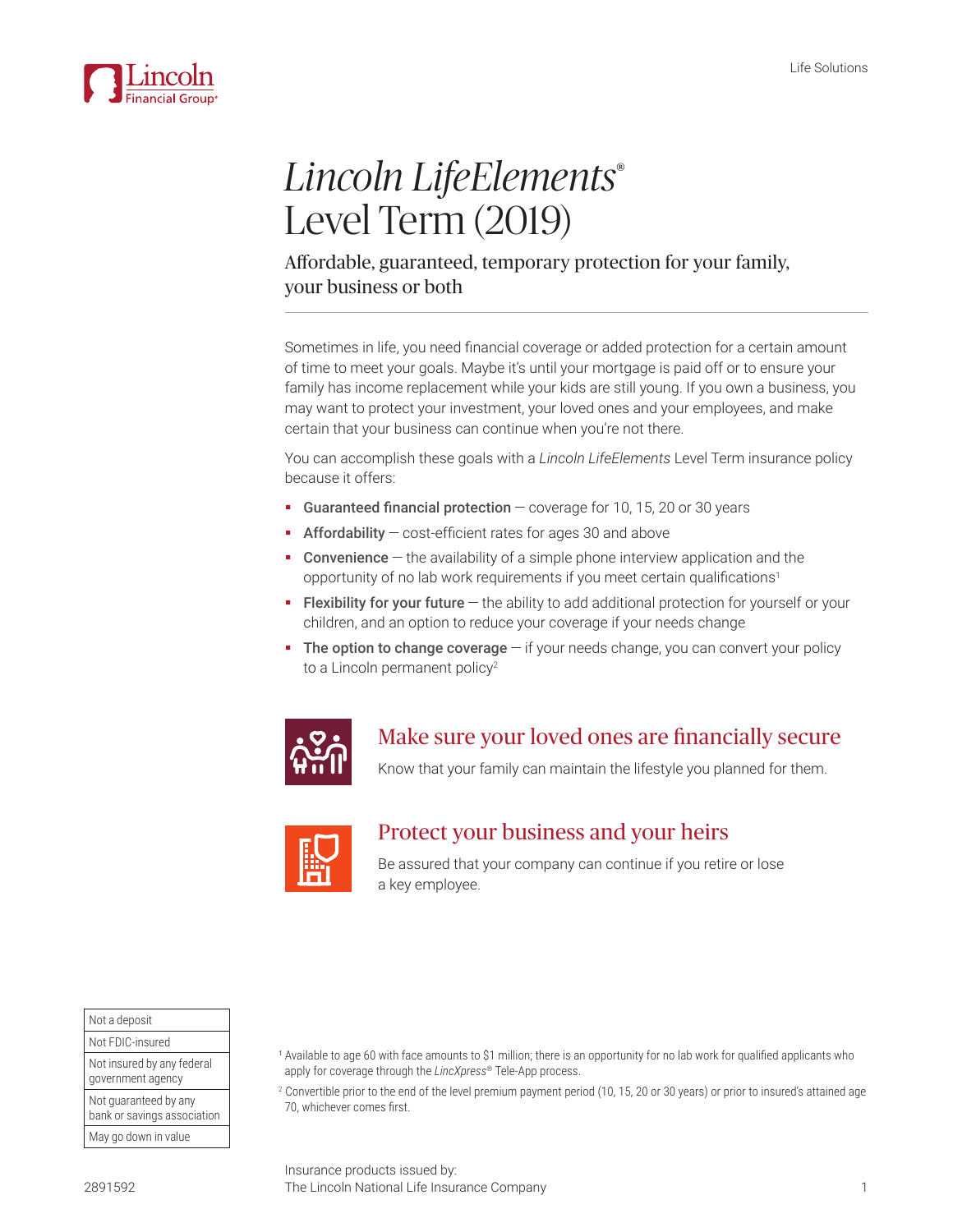### Product facts

### **Issue ages**

| Term    | Insured's age     |                |
|---------|-------------------|----------------|
| 10-year | $18 - 80$         |                |
|         | <b>Nontobacco</b> | <b>Tobacco</b> |
| 15-year | $18 - 75$         | $18 - 70$      |
| 20-year | $18 - 70$         | $18 - 65$      |
| 30-year | $18 - 55$         | $18 - 50$      |

### **Coverage amounts**

- Minimum coverage amount: \$250,000
- Maximum coverage amount: subject to individual consideration and underwriting limits
- Death benefit (coverage amount) reductions: After policy year three, you can reduce your amount of coverage to meet your changing needs, subject to the minimum requirement

#### **Policy fee**

**:** \$90 each year for all term periods

### **Premium frequency**

- Direct bill: annual or semiannual only
- Electronic funds transfer (EFT): annual, semiannual, quarterly or monthly
- List bill: annual, semiannual, quarterly or monthly. (A list bill is typically used for businesses. An example is one bill for the life insurance policies on a company's 10 executives.)
- There is an additional charge for paying premiums more frequently than once a year

### **End of level premium**

- You have options at the end of your term. If you still need coverage, you could keep paying for your policy, but there is a one-time coverage amount decrease at the end of the level term period
- In some cases after this decrease, your premiums remain at the same level as the preceding ones for the next three years, then they increase annually
- In other cases, your premiums increase after the coverage amount decreases, level out for three years and then increase annually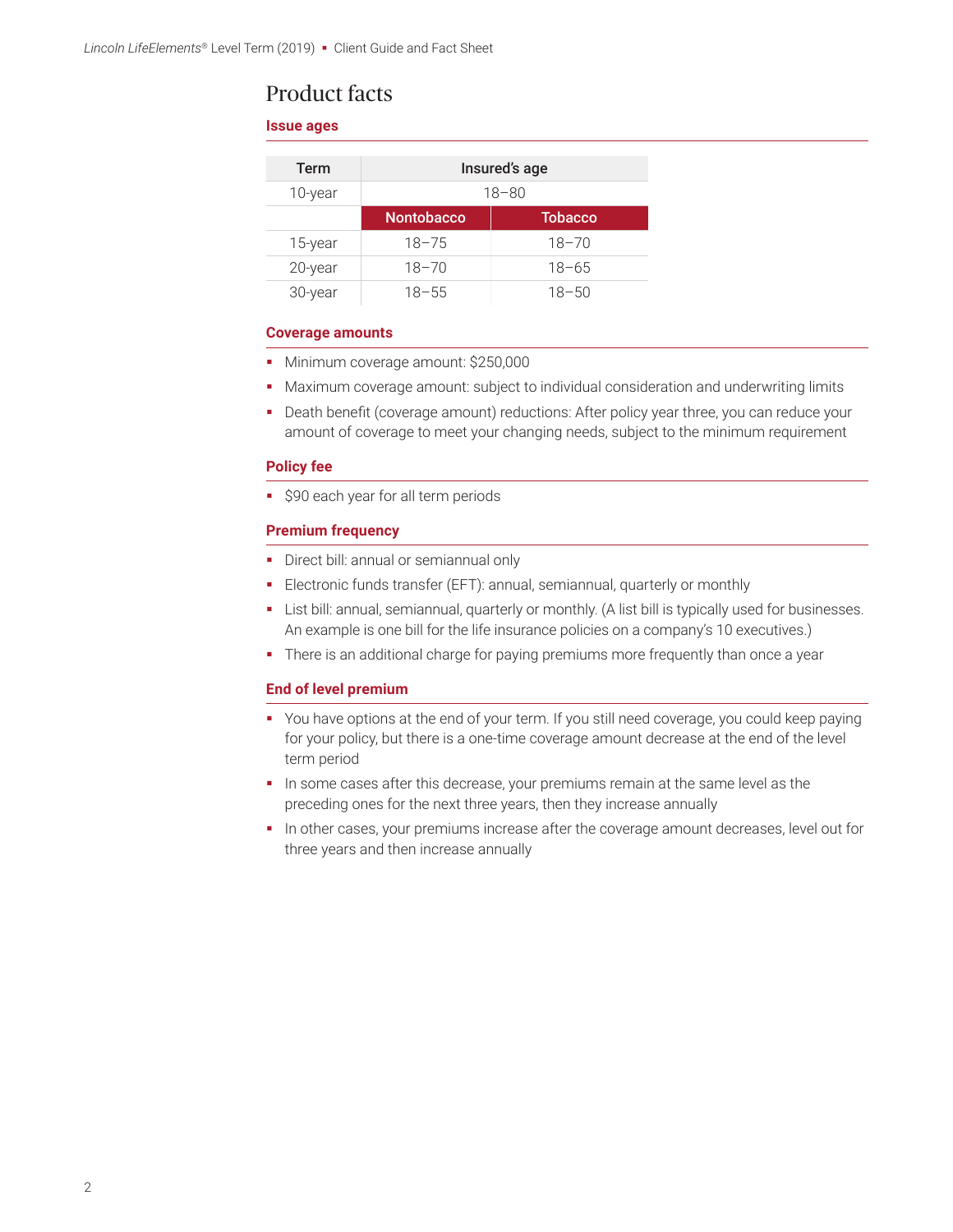# Add a policy rider to meet your specific needs

If you want additional protection for:

#### **Disability**

The Waiver of Premium Rider waives premium payments during a period of total disability. Available at an additional cost.

### **Terminal illness**

The Accelerated Benefits Rider pays out a portion of the death benefit if you were to become terminally ill. There is a charge once this rider is exercised. Accelerated death benefits may be taxable and may affect public assistance eligibility.

#### **Your children**

The Children's Term Insurance Rider gives you the ability to insure all of your children with level term coverage, up to \$15,000 per child, under your own policy. Available at an additional cost with one rider charge. No additional cost per child.

### If your needs change, you can change coverage

Before your term period ends, you have the option to convert your term policy to a Lincoln permanent life insurance policy.

### **Convertibility**

- You have the flexibility to convert to a Lincoln permanent life policy, so your coverage evolves with you throughout your life. Discuss available opportunities with your financial professional.
- Your policy is convertible prior to the end of the level premium payment period (10, 15, 20 or 30 years) or prior to insured's attained age 70, whichever comes first.

## Why term insurance can be important in your life

Nearly 4 in 10 Americans own life insurance for income replacement.<sup>1</sup>

9 in 10 life insurance owners agree that having life insurance gives them peace of mind.2





of small business owners have no succession plan. Having a plan can protect their heirs.<sup>3</sup>



Your employer's life insurance coverage may not be enough to make your family financially secure.

<sup>1</sup> LIMRA and Life Happens, "2019 Insurance Barometer Report."

<sup>2</sup>LIMRA, "The Facts of Life and Annuities," 2018 Update.

3 Daniel Kline, "Most Small Business Owners Lack a Succession Plan," *USA Today*, August 11, 2018, [https://www.usatoday.com/](https://www.usatoday.com/story/money/usaandmain/2018/08/11/most-small-business-owners-lack-succession-plan/37281977/) [story/money/usaandmain/2018/08/11/most-small-business-owners-lack-succession-plan/37281977/](https://www.usatoday.com/story/money/usaandmain/2018/08/11/most-small-business-owners-lack-succession-plan/37281977/).